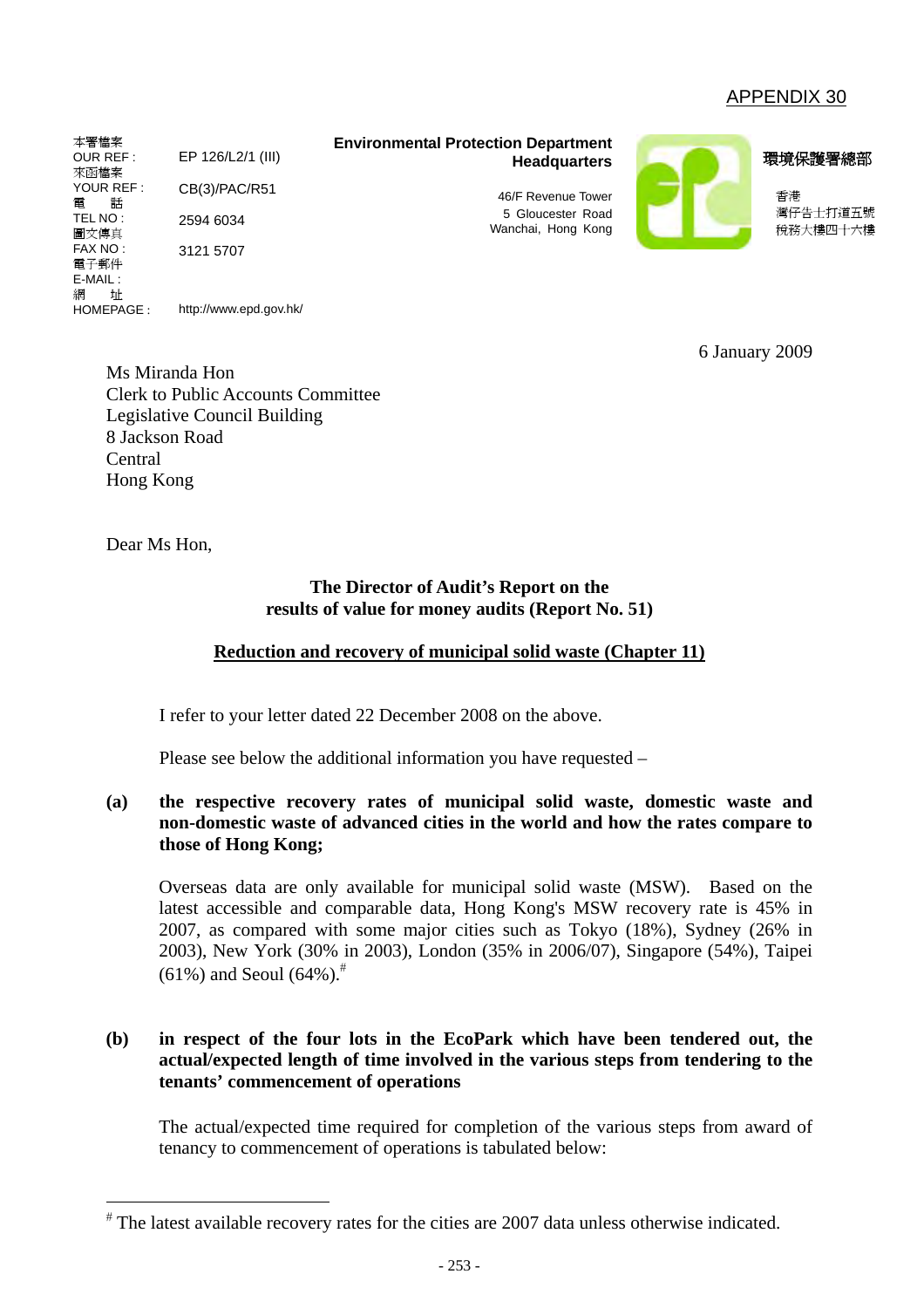#### $X$  X  $X$  X  $X$  X X X

#### **(c) the reason why only 67% schools in Hong Kong were provided with waste-separation bins up to July 2008 (paragraph 5.14 of the Audit Report refers)**

The Environmental Campaign Committee (ECC) launched two one-off campaigns of "Waste Separation and Recycling Scheme in Schools" (the Schemes) in 2000 and 2003 respectively. Under the Schemes, **all** primary and secondary schools were invited to participate on a voluntary basis. With the concerted efforts of ECC, Environmental Protection Department (EPD) and the then Education Department, 1,100 sets of waste separation bins were provided to all participating schools, covering about 70% of primary and secondary school premises. The Schemes have successfully raised the awareness of schools in waste separation and recycling. It is noted that some schools have elected not to join the Schemes but have procured waste separation bins at their own expenses.

Since the introduction of the Schemes, the ECC has continued to proactively offer assistance and support to new schools or newly participating schools by providing new waste separation stickers to be adhered to the bins, as well as referring the participating and non-participating schools to the Food and Environmental Hygiene Department for recyclable collection service on a free-of-charge basis. In parallel, the ECC has also reviewed the design of waste separation bins in order to cater for the expanded scope of recyclables.

As many of the old sets of waste separation bins distributed under the Schemes are nearing the end of their natural lifespan, the ECC has obtained funding support of \$6 million from the Environment and Conservation Fund in early 2008 for procurement of newly designed waste separation bins for distribution to primary and secondary schools. In November 2008, the ECC invited all primary and secondary schools to apply for the new waste separation bins. As at end December 2008, over 220 applications have been received and among them about 140 have never received recycling bins under the Schemes. All these requests will be entertained within this school year, boosting the coverage rate of three-colour bins in school premises to around 83%.

While participation of schools in the Schemes remains voluntary, the ECC is prepared to entertain all applications and in this connection EPD will reach out to those schools yet to join the "Source Separation and Recycling Scheme in Schools" to proactively invite them again to join or to ascertain their reasons for not joining.